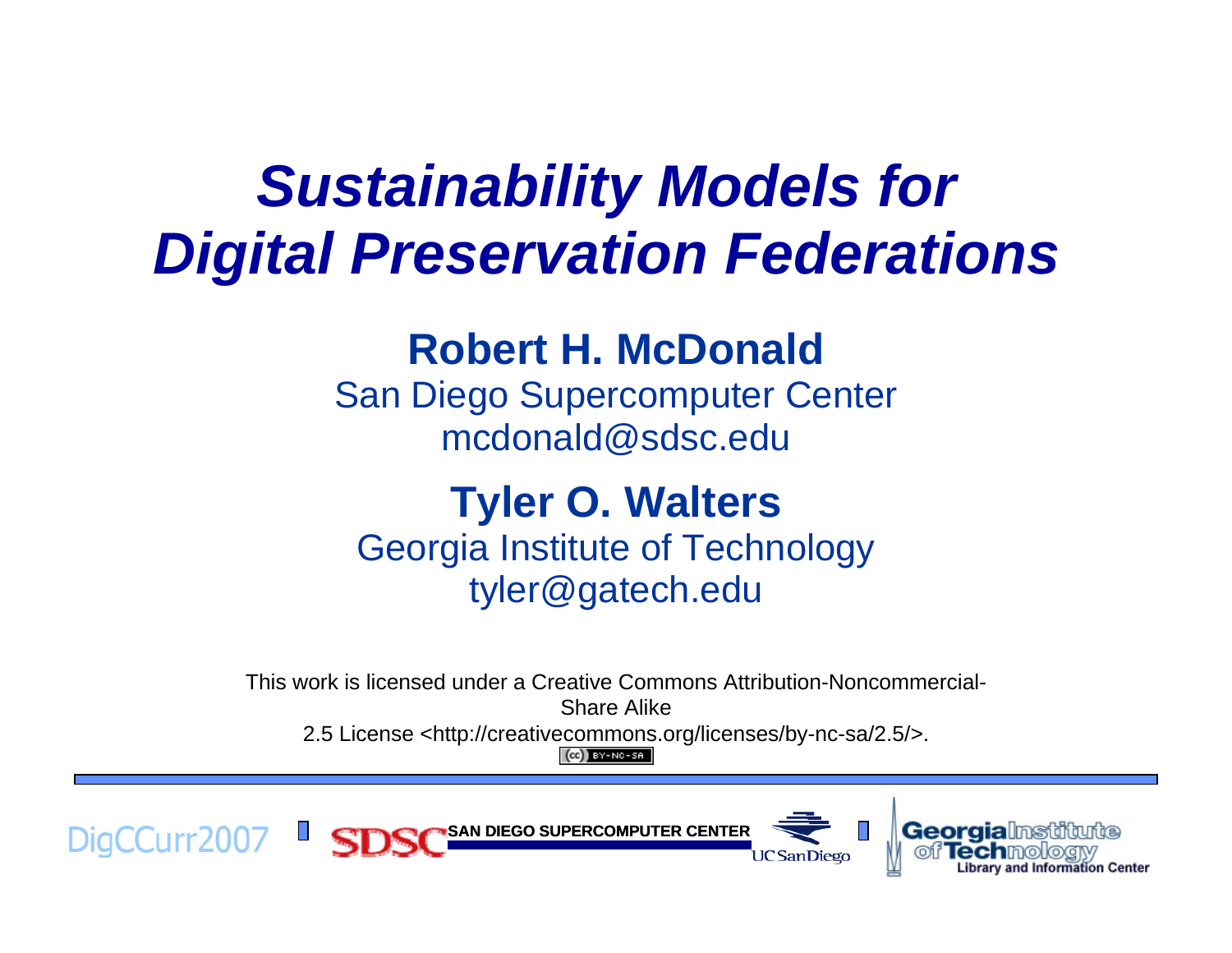## *Governance Models*

#### •**National Programs**

- •Top Down Governance
- •Governmental/Non-Governmental

#### $\bullet$ **Virtual Organizations**

- • Bottom-Up Governance
	- International/National
	- State/Regional
	- Local
- • **State or Institutional Programs**
	- •Universities
	- State Government
- • **Local Programs**
	- $\bullet$ Libraries
	- $\bullet$ Business Information (The As – HIPPA, FIRPA, and Os – SARBOX)



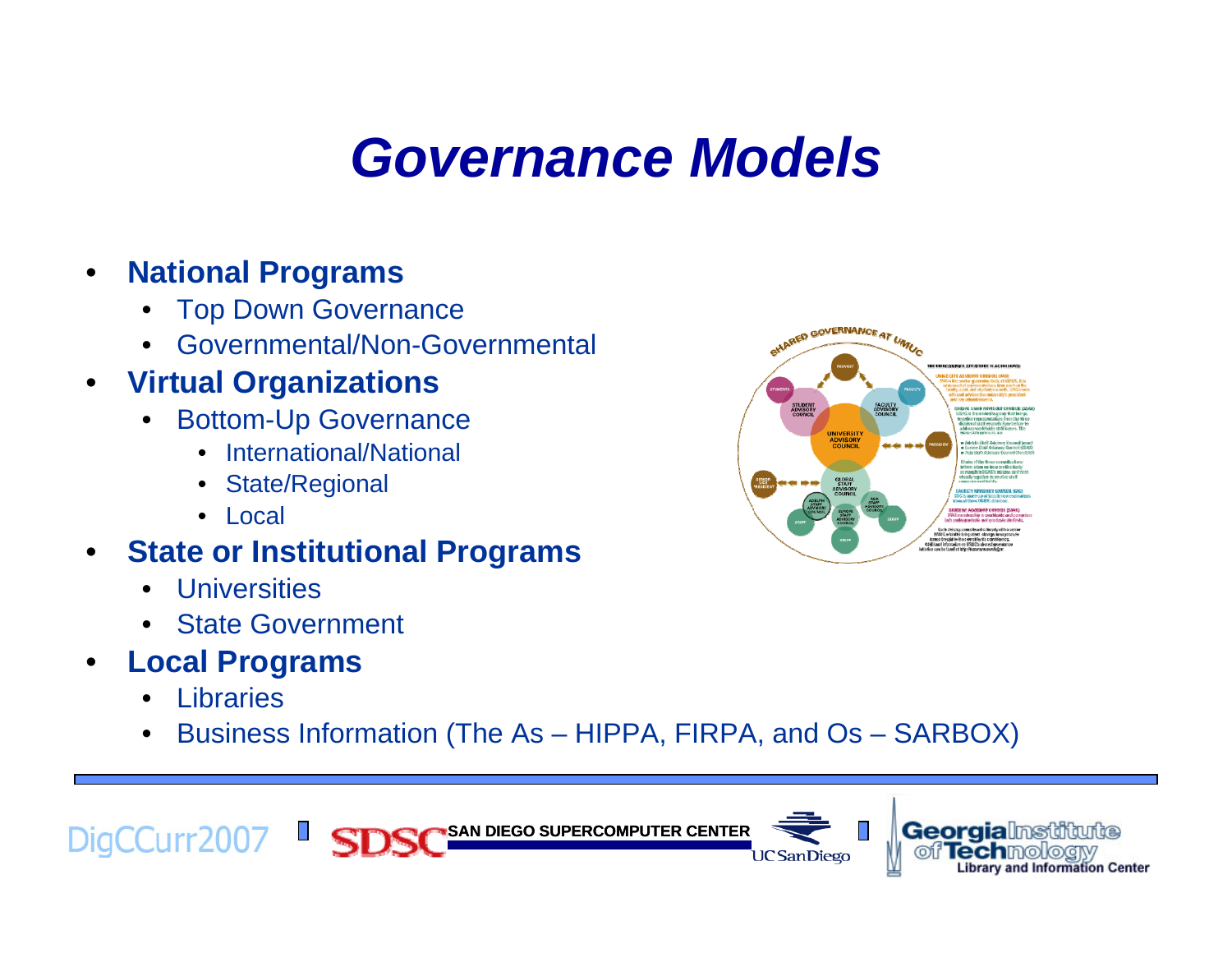# *Digital Preservation Federations*

- • **International**, i.e.
	- International Internet Preservation Consortium (IIPC)
		- state, national libraries, private, non-governmental agencies preserving global Internet content
- • **National**, i.e.
	- U.S.: LC/NDIIPP Partnerships Chronopolis (SDSC)
	- Other nations: National Library/Archives model programs, i.e. Australia, Canada, France, Germany, Italy, Netherlands, U.K.

#### •**State/Regional**, i.e.

- Florida Center for Library Automation (FCLA) Digital Archive
- Univ. California Digital Library's (CDL) Digital Preservation Repository
- State Library of Virginia's Archiving the Web Program
- • **Local**, i.e.
	- •• GT: SMARTech IR  $\rightarrow$  MetaArchive Preservation Network
	- GT IR Harvested by Statewide IR: Galileo Knowledge Repository

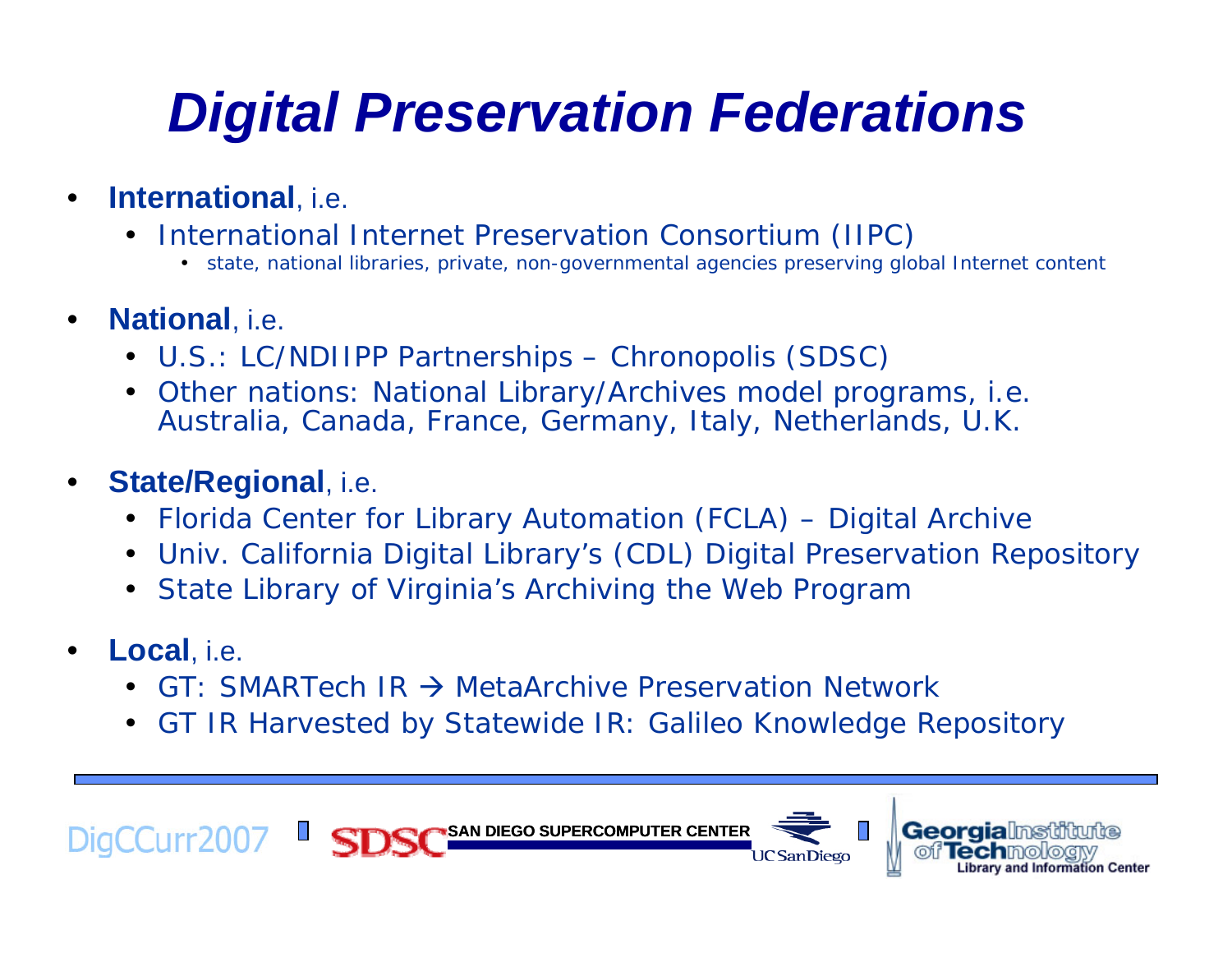## *Non-Profit – Non-Governmental*

## **Examples:**

- **LOCKSS Alliance**
	- Institutional Sponsorship (Stanford) Membership driven
- **DSpace Foundation**
	- 501 (c)(3)
- **MetaArchive Cooperative / Educopia Institute**
	- Institutional and 501(c)(3)

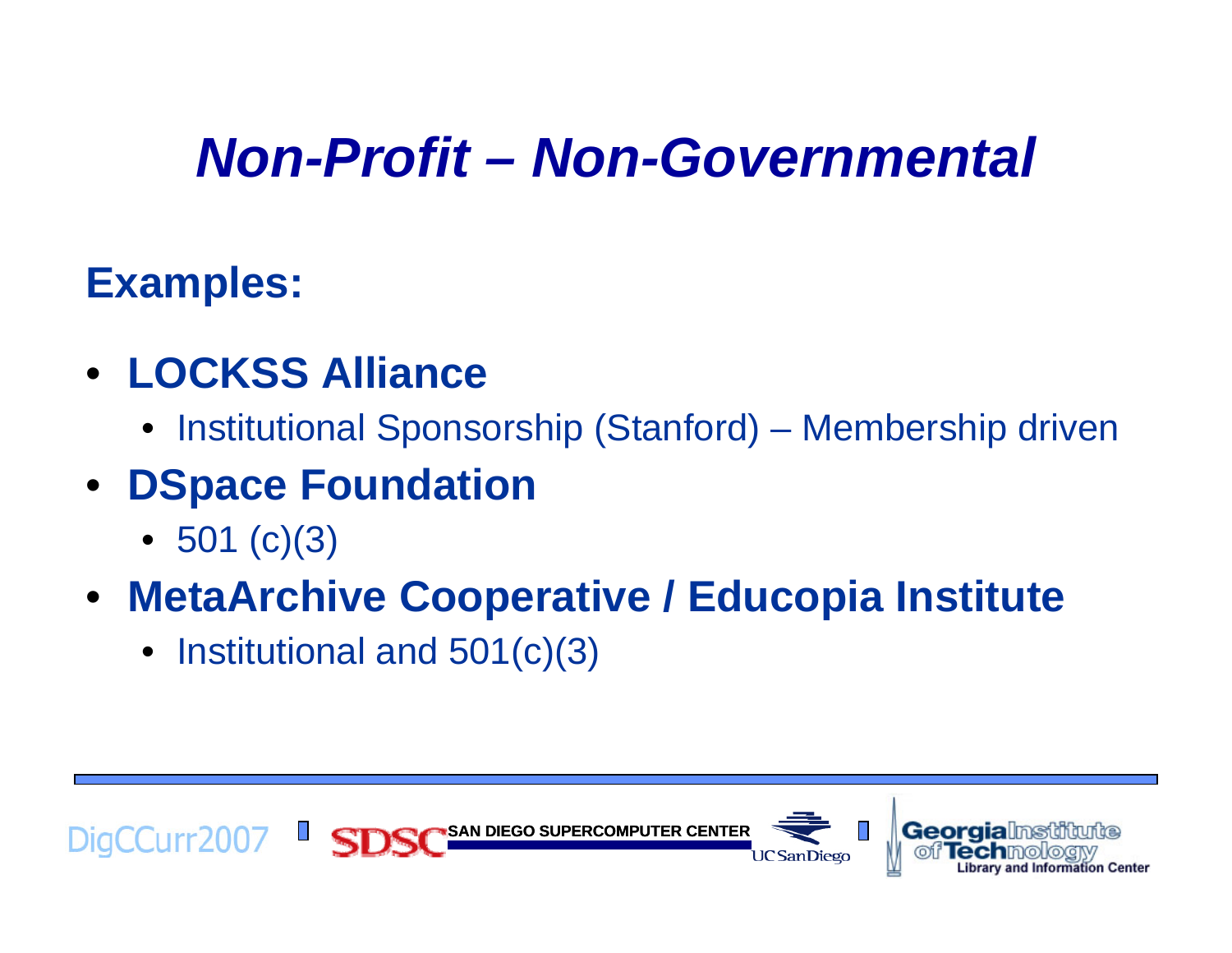## *Models of Sustainability*

### • **Organizational**

Strategies that advance collaborations between org. units, to perform a program's functions and achieve a particular goal

### • **Technology**

Strategies that advance collaborations to create, disseminate, and maintain technologies

### • **Economic**

Strategies that generate revenues and investments necessary to support digital libraries

### • **Collections**

Strategies used to ensure that defining qualities characterizing information objects and collections persist

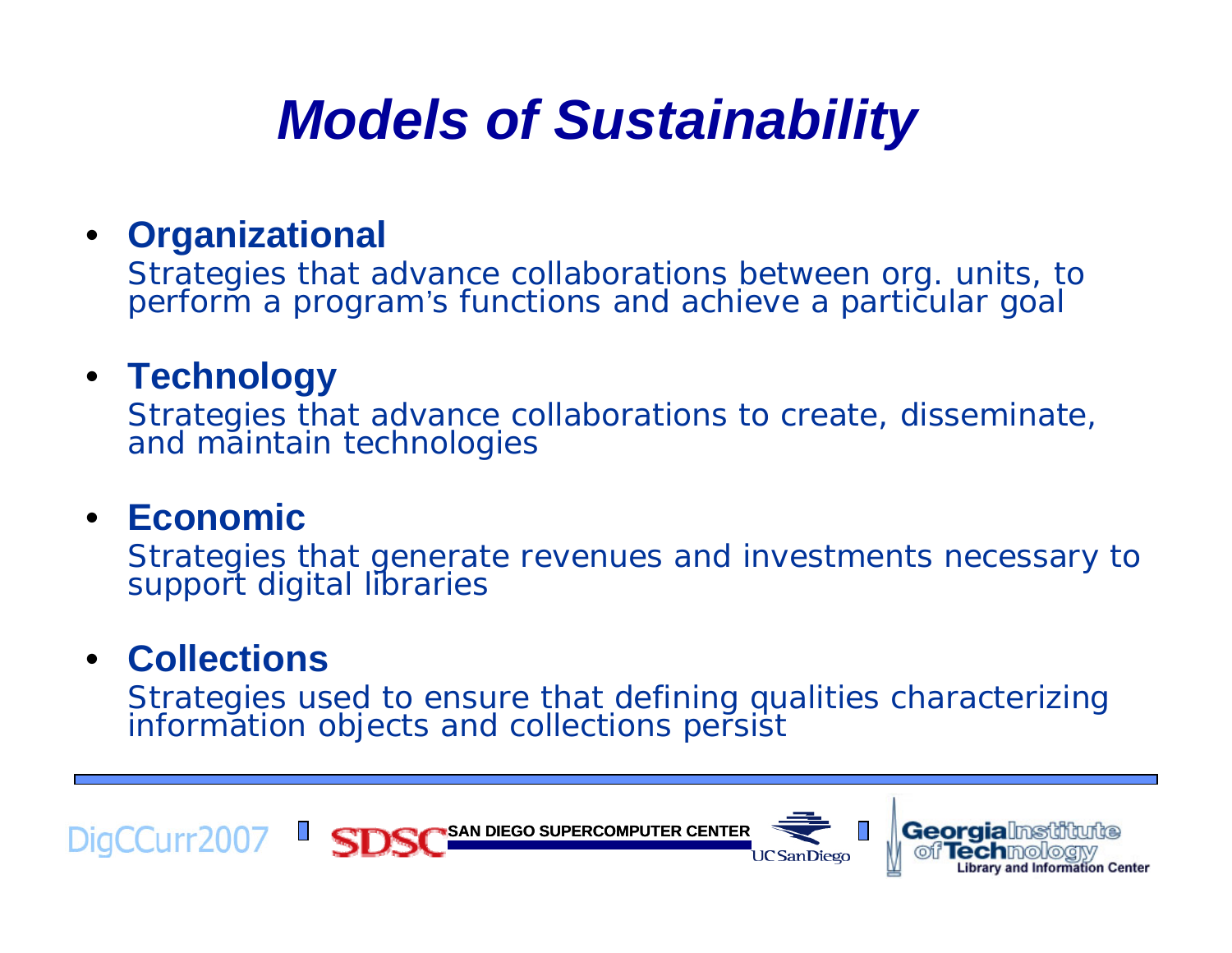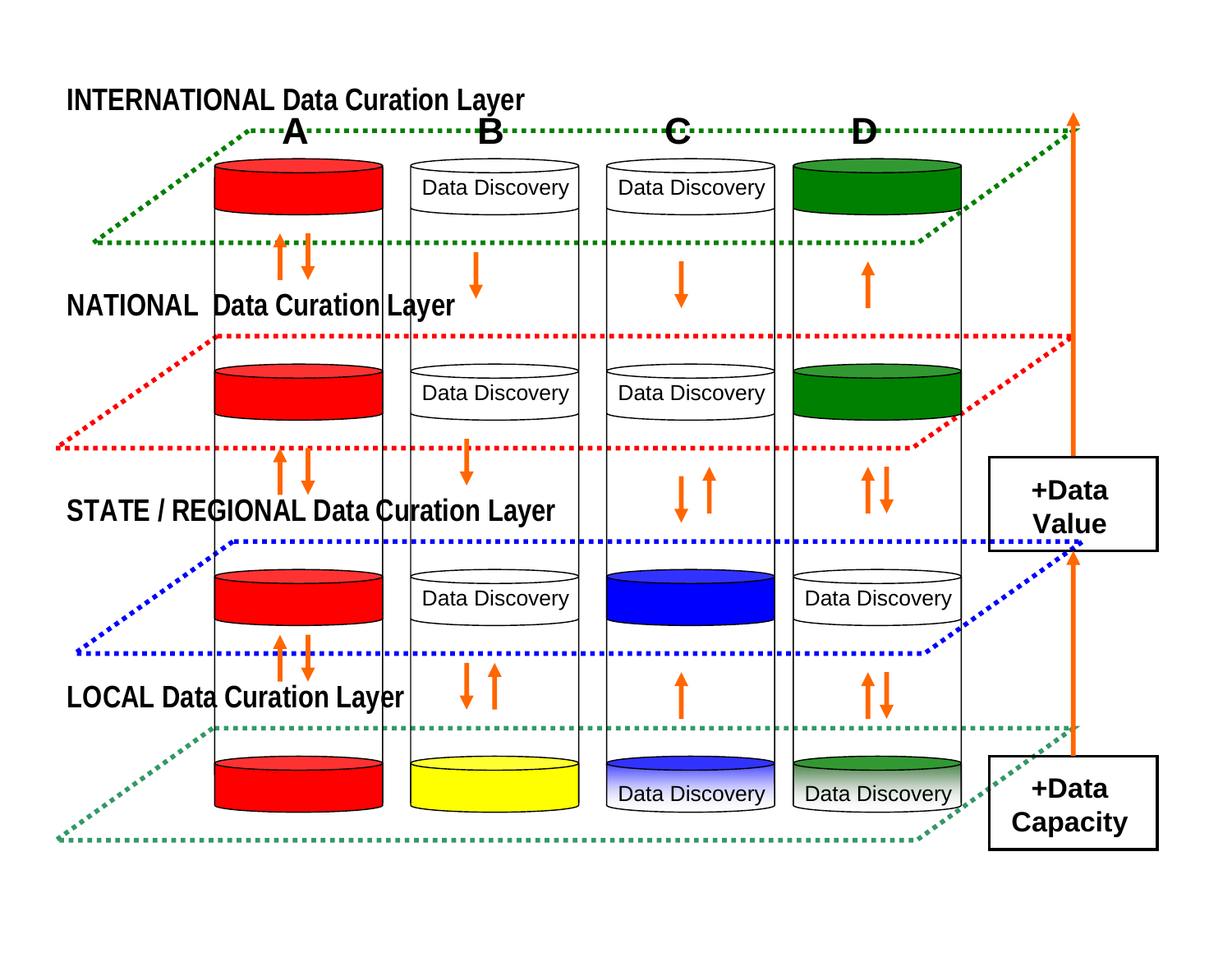# *Relationships through Trust*

### • **The Rise of Virtual Organizations**

- • Nature is to operate across physical institutional governance
- Shared Resources
	- Grid Organizations

### • **Formalized Trust (Maister, Green, Galford)**

- Credibility
- Reliability
- •**Intimacy**
- Self-Interest
- **Legal Building Blocks**
	- 501 (c)(3) U.S.
	- MOU Memorandum of Understanding
	- SLA Service Level Agreement







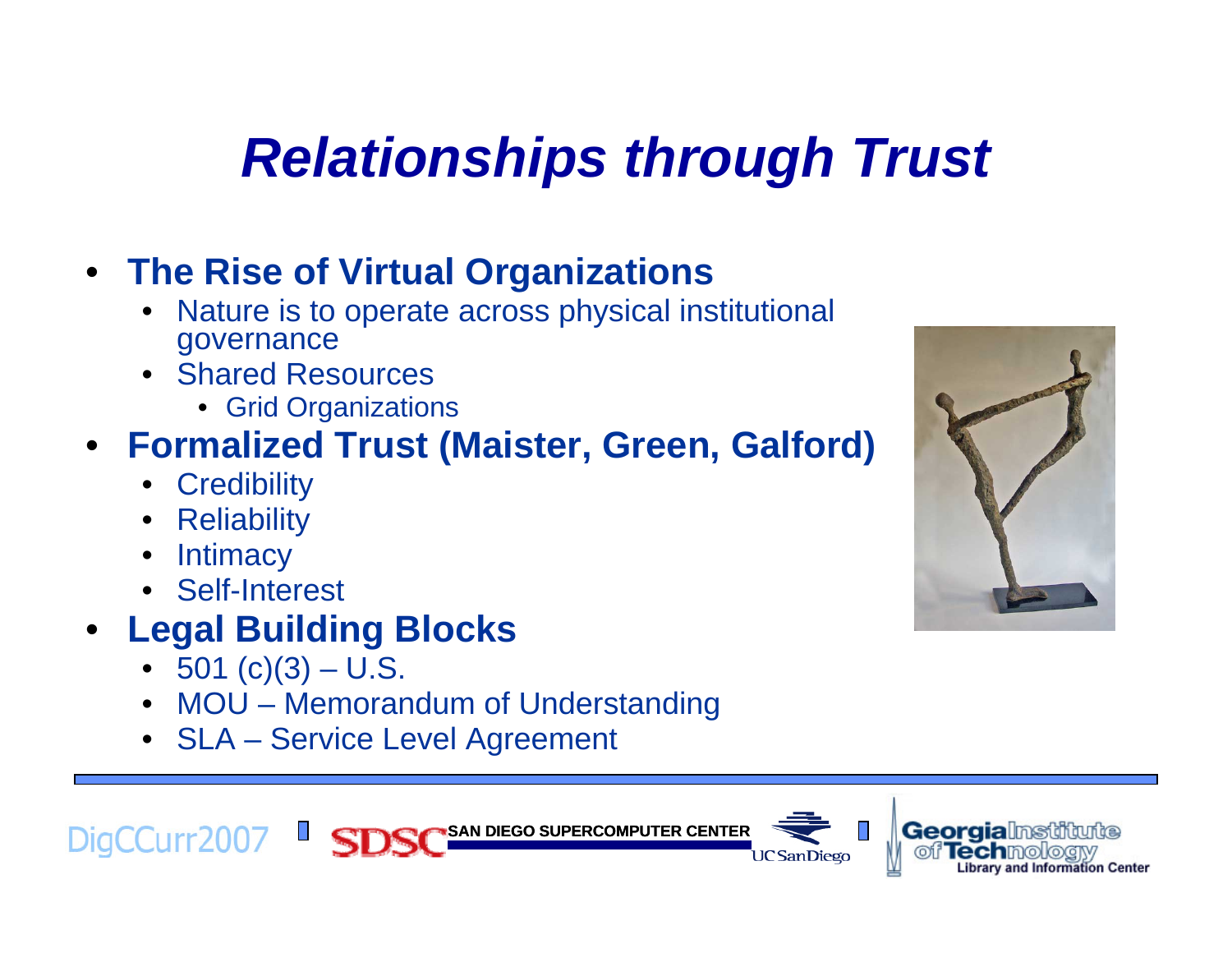#### **Formalized Trust Relationships**



DigCCurr2007 SD **SAN DIEGO SUPERCOMPUTER CENTER UCSanDiego**  **Georgialnstitute** of Technology and Information Center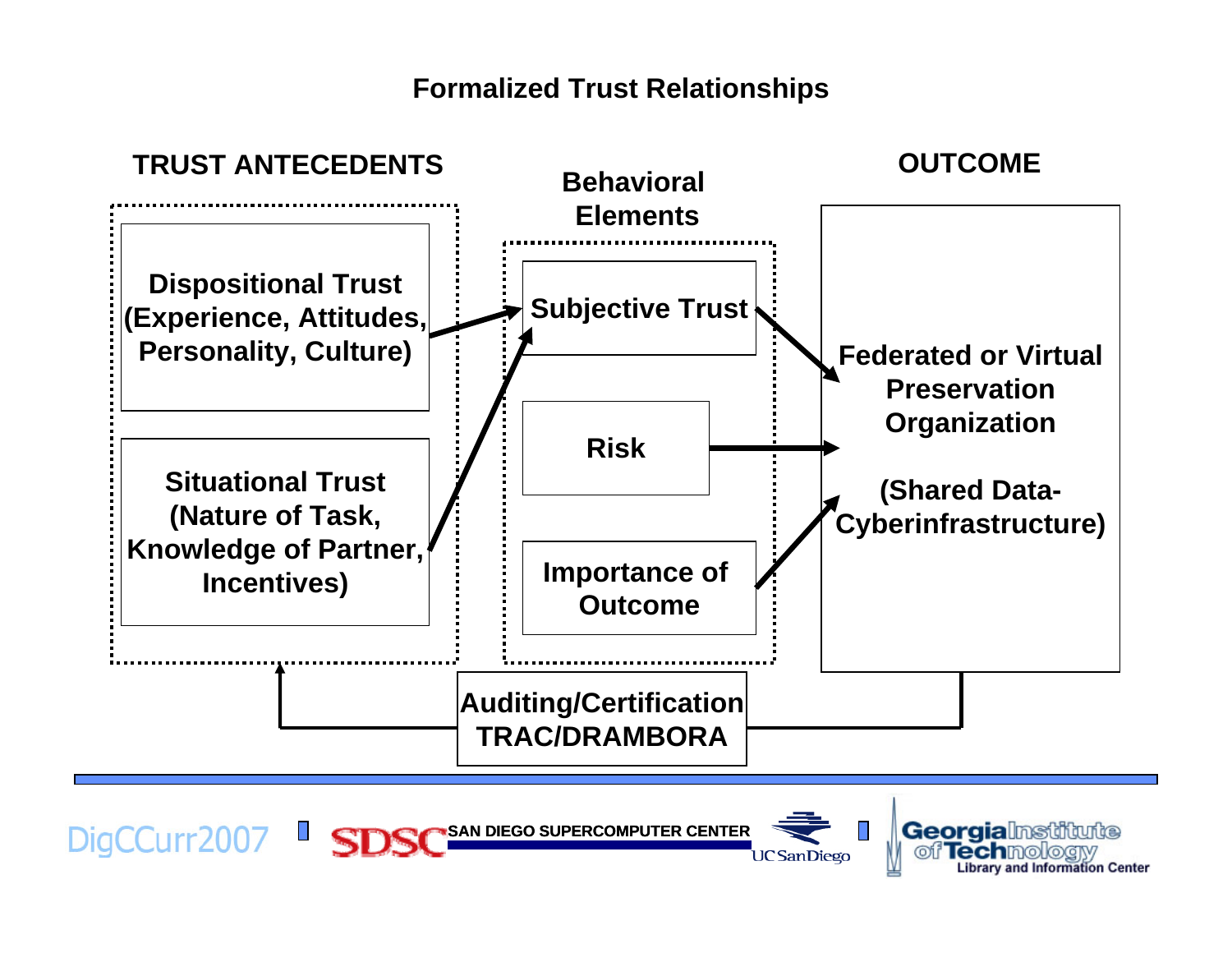# *Skills for Digital Curators*

#### •**Build Virtual Organizations & Relationships**

- •Possible outsourcing of data center
- •Facilitate tech. work, R&D, fundraising, standards-building

#### •**Engage and Solicit Partners**

- •Collections – Active | Passive
- Technical Data Centers
- High Performance Computing
- •Digital Libraries

#### $\bullet$ **Facilitate Partner Roles & Responsibilities**

- •Mgmt. of Virtual Organizations
- •Project Management Skills (PMI)
- •Knowledge Management – Internal/External
- $\bullet$  **Technical Language Skills** 
	- •Industry Can be Helpful
- $\bullet$ **Connectors (Gladwell - Tipping Point)**

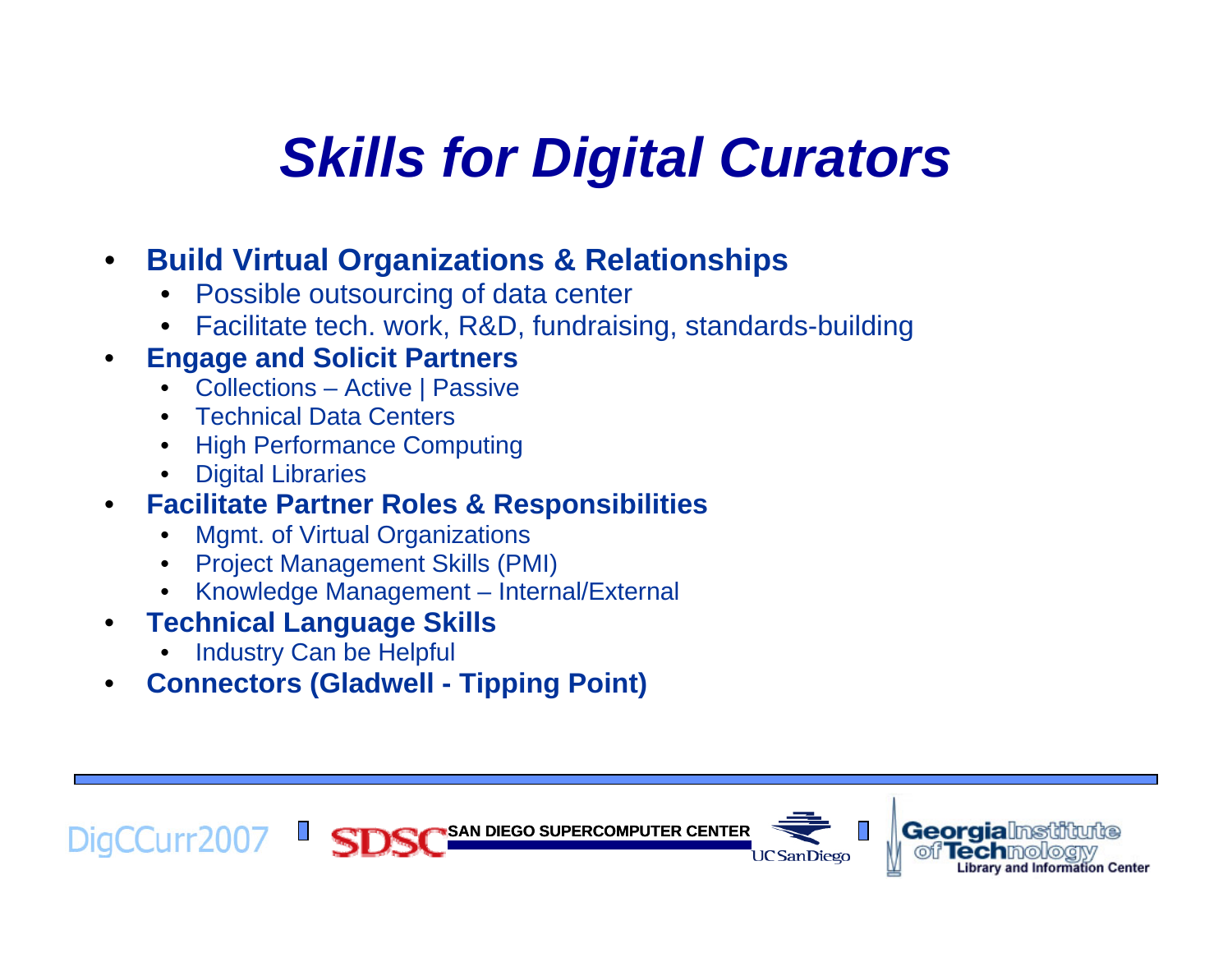### **Digital Curation Management Lifecycle**

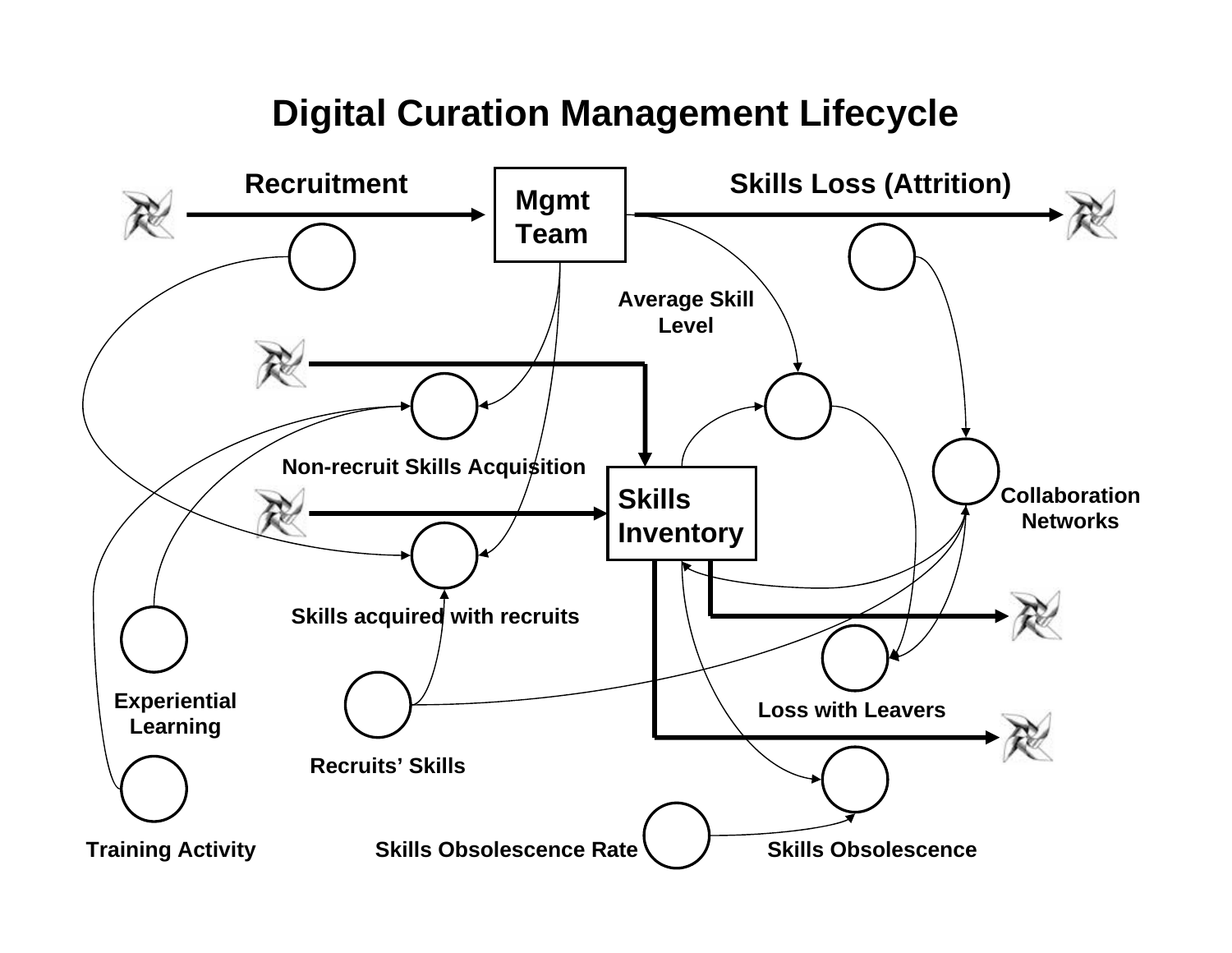## *CHALLENGES*

#### $\bullet$ **Power**

• Energy Requirements for Mass Storage





- **Interoperability**
	- Hardware
	- Governance VO